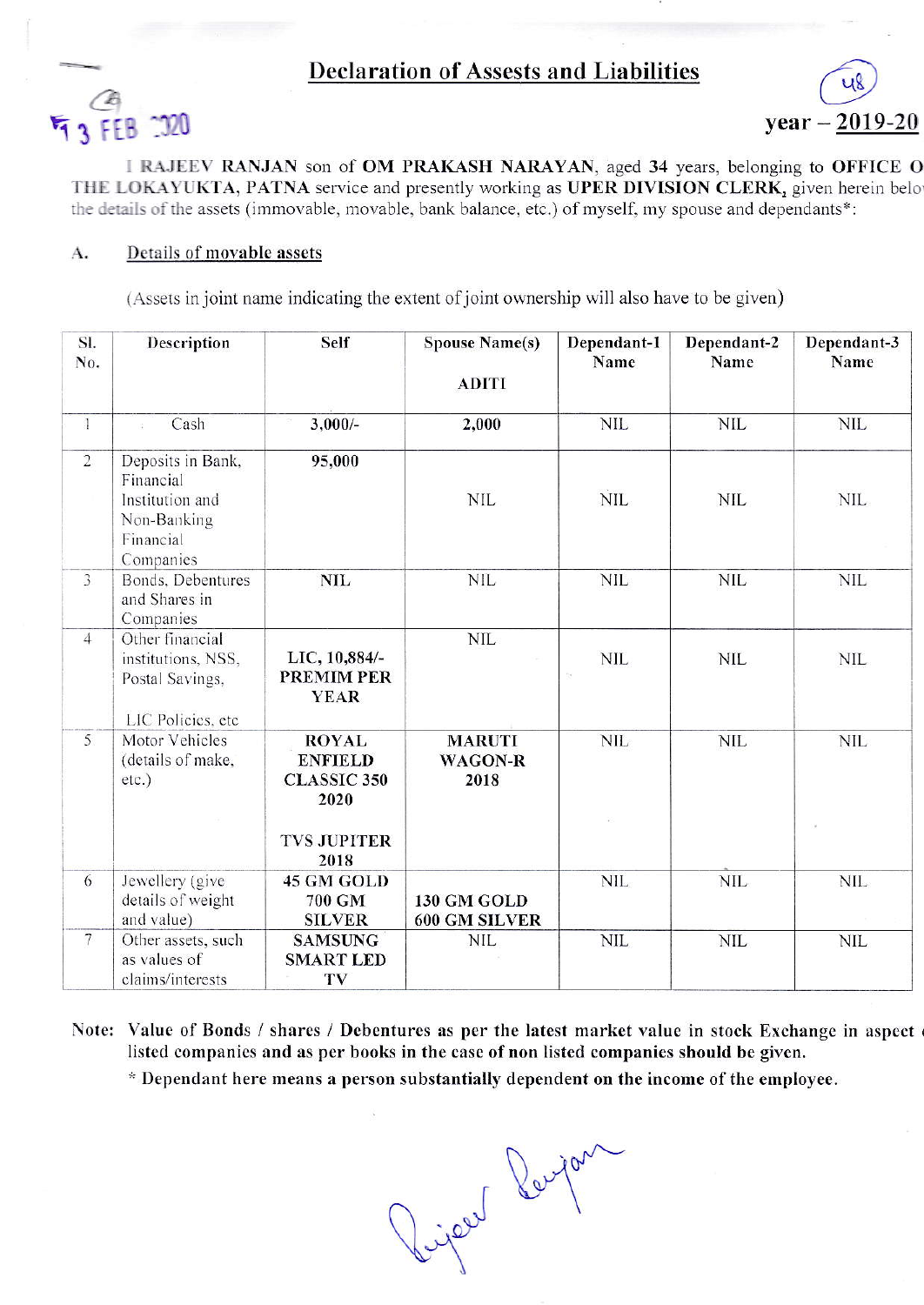## Details of Immovable assets

**B.** 

[Note: Properties in joint ownership indicating the extent of joint ownership will also have to be indicates]

| SI.                  | Description                                                                                                                                | Self       | Spouse Name(s) | Dependant-1 Name | Dependant-<br>2 Name | Dependant-<br>3 Name |
|----------------------|--------------------------------------------------------------------------------------------------------------------------------------------|------------|----------------|------------------|----------------------|----------------------|
| No.<br>$\mathbbm{1}$ | Agricultural Land<br>$-Location(s)$<br>-Survey number(s)<br>-Extent(Total<br>measurement)<br>-Current market value                         | <b>NIL</b> | <b>NIL</b>     | NIL.             | <b>NIL</b>           | <b>NIL</b>           |
| 2                    | Non-Agriculture Land<br>$-Location(s)$<br>-Survey number(s)<br>-Extent(Total<br>measurement)<br>-Current market value                      | <b>NIL</b> | <b>NIL</b>     | <b>NIL</b>       | NIL                  | NIL                  |
| 3                    | Buildings (Commercial and<br>residential)<br>$-Location(s)$<br>-Survey number(s)<br>-Extent(Total<br>measurement)<br>-Current market value | NIL        | <b>NIL</b>     | NIL              | NIL                  | NIL                  |
| $\mathbb{Z}$         | Houses / Apartments, etc.<br>$-Location(s)$<br>-Survey number(s)<br>-Extent(Total<br>measurement)<br>-Current market value                 | <b>NIL</b> | <b>NIL</b>     | <b>NIL</b>       | <b>NIL</b>           | <b>NIL</b>           |
| 5                    | Others (such as interest in<br>property                                                                                                    | <b>NIL</b> | <b>NIL</b>     | <b>NIL</b>       | <b>NIL</b>           | <b>NIL</b>           |

I give herein below the details of my liabilities / overdue to public financial institutions and government dues:- $(2)$ [Note : Please give separate details for each item]

| SI.<br>No. | Description                                                                                                                                                     | Name & address of Bank / Financial Institutions(s) /<br>Department (s) | Amount outstanding as<br>00 |
|------------|-----------------------------------------------------------------------------------------------------------------------------------------------------------------|------------------------------------------------------------------------|-----------------------------|
| (a)        | (i) Loans from Banks                                                                                                                                            |                                                                        |                             |
|            | (ii) Loans from financial institutions                                                                                                                          | <b>NIL</b>                                                             | <b>NIL</b>                  |
|            | (iii) Government Dues:<br>(a) dues to department dealing with<br>government accommodation                                                                       | <b>NIL</b>                                                             | <b>NIL</b>                  |
|            | (b) dues to departments dealing with<br>supply of water                                                                                                         | <b>NIL</b>                                                             | <b>NIL</b>                  |
|            | (c) dues to departments dealing with<br>supply of electricity                                                                                                   | <b>NIL</b>                                                             | <b>NIL</b>                  |
|            | (d) dues to departments dealing with<br>telephones                                                                                                              | <b>NIL</b>                                                             | NIL.                        |
|            | (e) dues to departments dealing with<br>government transport (including<br>aircraft and helicopters)                                                            | <b>NIL</b>                                                             | <b>NIL</b>                  |
|            | (f) Other dues, if any                                                                                                                                          | NIL                                                                    | <b>NIL</b>                  |
| (b)        | (i) Income Tax including surcharge<br>[Also indicate the assessment year upto]<br>which Income Tax Return field. Give<br>also Permanent Account Number<br>(PAN) | BEOPR0090A                                                             | <b>NIL</b>                  |

Rijar Poycan